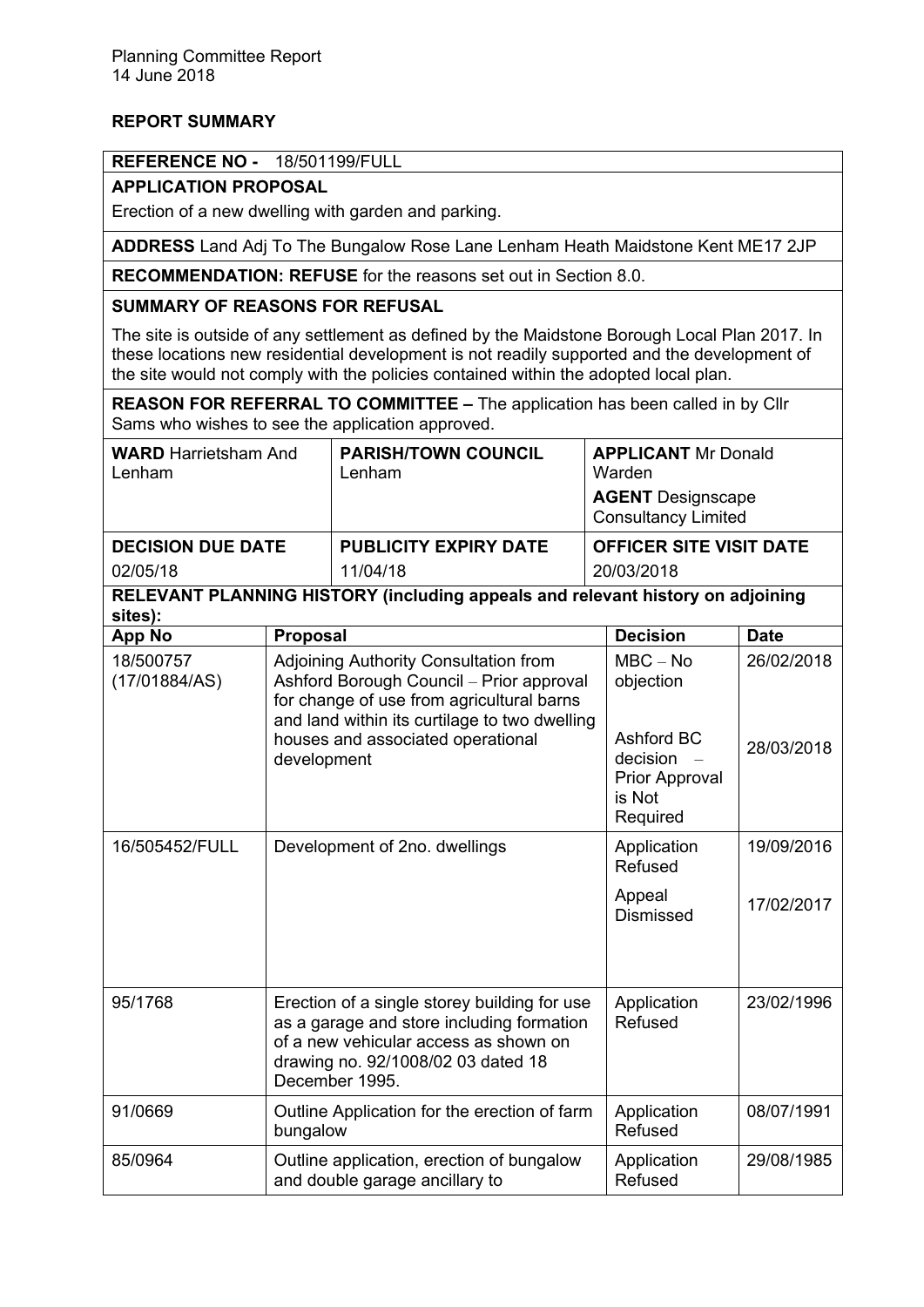|             | smallholding and spile fencing<br>manufacture                                                |                        |            |
|-------------|----------------------------------------------------------------------------------------------|------------------------|------------|
| 85/0126     | Outline application for erection of<br>agricultural workers bungalow                         | Application<br>Refused | 16/05/1985 |
| 72/0064/MK2 | Outline application for the erection of<br>detached dwelling with garage or parking<br>space | Application<br>Refused | 13/07/1972 |

## **MAIN REPORT**

# **1.0 DESCRIPTION OF SITE**

- 1.01 The site is accessed from Rose Lane and is located to the west of the residential property 'The Bungalow'. The residential property 'Mulberry Barn' is located approximately 72m to the west of the application site. The large barns of Cherry Farm are located south east of the site.
- 1.02 To the north of the site is another field owned by the applicant's family which was subject to an application (reference: 16/505452/FULL) and dismissed appeal for 2no dwellings. Beyond this site further to the north is the Rose Lane Industrial Estate.
- 1.03 Further to the east of the site and the 'The Bungalow' is the applicant's family business which contains two barns. As outlined within the planning history these barns have permission under Schedule 2, Part 3, Class Q of the Town and Country Planning (General Permitted Development) Order 2015 to be converted into two dwelling houses.
- 1.04 The application site area is approximately 1.125ha being roughly square in shape and measuring some 38m deep north-south and 32m wide east-west.
- 1.05 The site is located within the open countryside, although no other designations apply. It is not located within a flood zone and there are no listed buildings in the immediate vicinity of the site. To the south of the site runs public footpath KH402 which runs in an east-west direction.

### **2.0 PROPOSAL**

*Access*

2.01 Access to the site would be from Rose Lane to the south with a new access provided. Further to the west, Rose Lane meets with Forstal Road which runs in a northerly direction and meets with Ashford Road (A20).

#### *New Dwelling*

- 2.02 The proposal is for the erection of a new dwelling with private amenity area and parking provided. The dwelling would be located to the east and centre of the site close to the existing 'The Bungalow' residential property.
- 2.03 The proposed dwelling is of contemporary design being single storey and of a simple rectangular design with a flat green roof. The dwelling would have a maximum height of 3.4m and would measure 13.5m x 15.5m. The dwelling would principally face the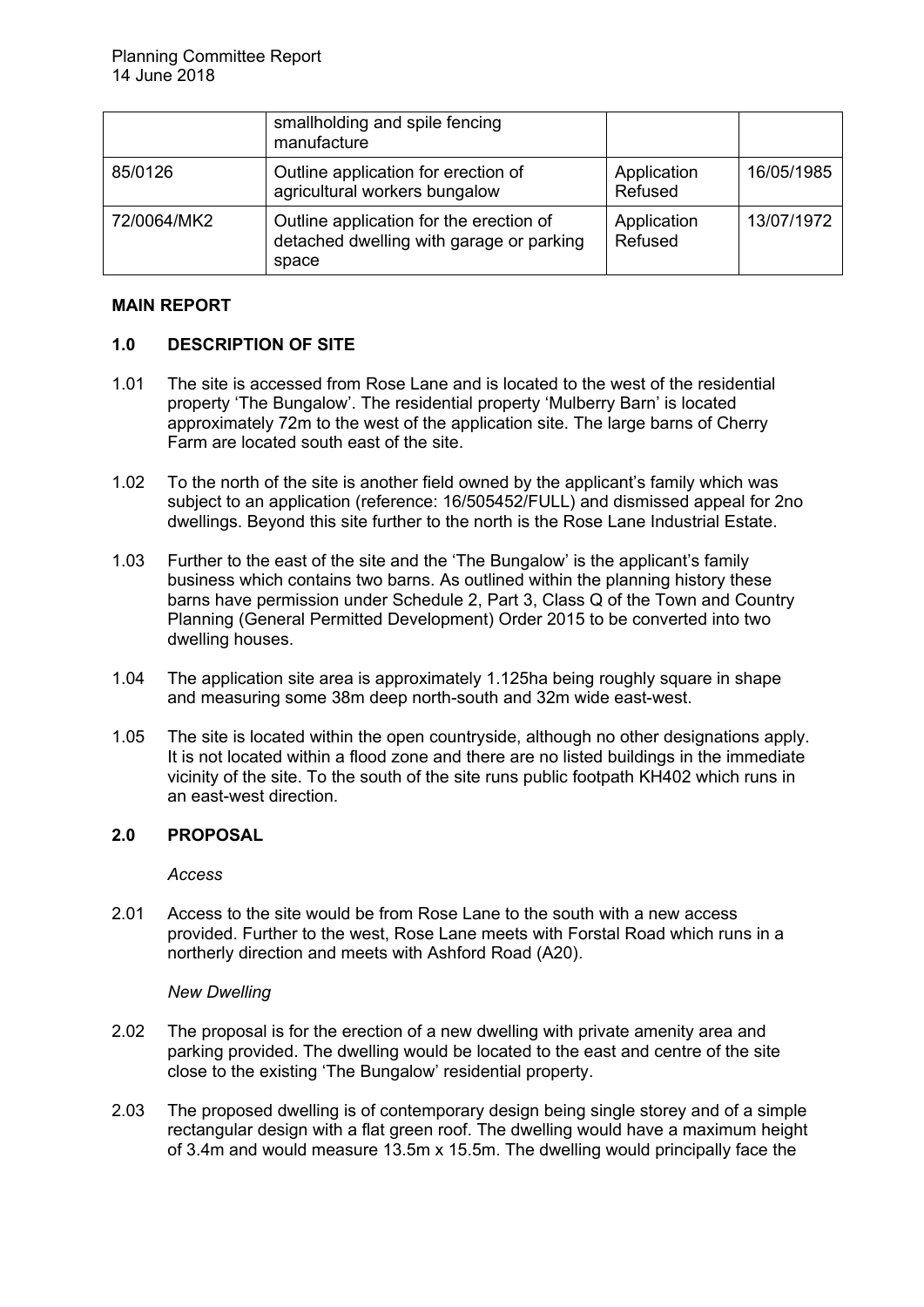south with large bi-fold doors provided facing to the south with private amenity space located to the south and west.

2.04 The dwelling would provide four bedrooms and would provide accessible living for the disabled family member. Four parking spaces would be provided to the east of the proposed dwelling. The proposal includes the retention of the existing vegetation to the north and east with additional planting around the remaining site boundaries.

## **3.0 POLICY AND OTHER CONSIDERATIONS**

The National Planning Policy Framework (NPPF) National Planning Practice Guidance (NPPG) Development Plan: SS1, SP17, DM1, DM2, DM12, DM23 and DM30 Supplementary Planning Documents:

## **4.0 LOCAL REPRESENTATIONS**

Lenham Parish Council: Wish to see application Approved

Cllr Sams: Wishes to see the application go to planning committee meeting because of the personal circumstances of the applicant that warrant members' consideration.

### **5.0 CONSULTATIONS**

- 5.01 KCC Highways: No comment
- 5.02 KCC PROW: KH402 runs along the southern boundary of the site and should not affect the application.

### **6.0 APPRAISAL**

- 6.01 The key issues for consideration relate to:
	- Principle of development
	- Design and Appearance
	- Sustainability
	- Highways Matters
	- Residential Amenity
	- Ecology
	- Other Matters

### **Principle of Development**

- 6.02 Planning law requires that applications for planning permission must be determined in accordance with the development plan unless material considerations indicate otherwise.
- 6.03 Policy SS1 of the local plan seeks to locate new housing within Maidstone town centre, the rural service centres and the larger villages. In other locations, protection will be given to the rural character of the borough.
- 6.04 The NPPF tightly restricts housing development in the countryside. It promotes sustainable development and outlines that new isolated homes in the countryside should be avoided unless there are special circumstances.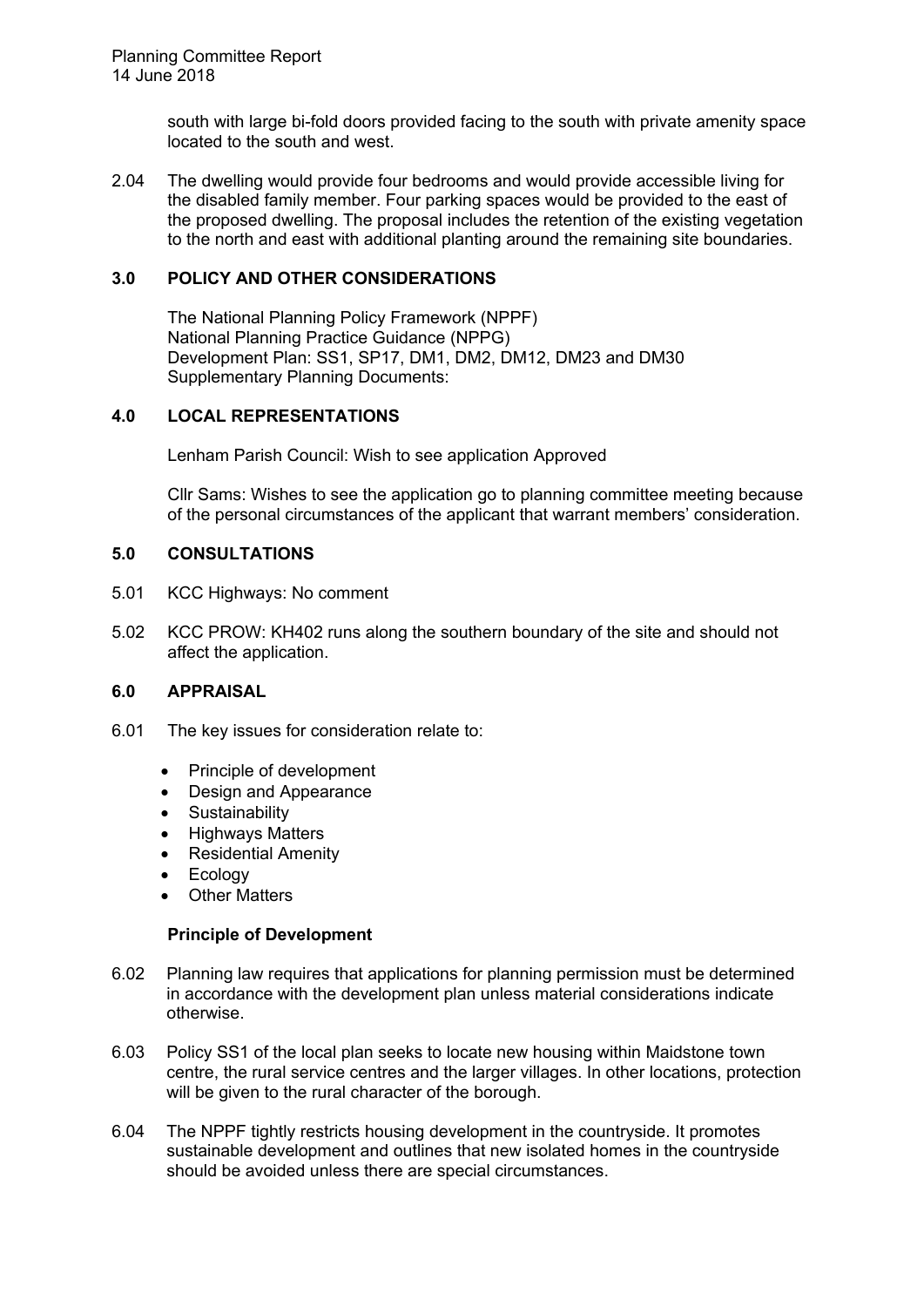- 6.05 The application site is outside of the Lenham village boundary settlement and as such can be described as being within the countryside as set out in Policy SP17 of the Maidstone Local Plan 2017. Policy SP17 sets out that *'development proposals in the countryside will not be permitted unless they accord with other policies in this plan and they will not result in harm to the character and appearance of the area'.*
- 6.06 The proposal for the erection of an additional dwelling in such a remote location which is poorly served by basic services and public transport is fundamentally contrary to national and local policy and guidance. The proposal would lead to increased domestication of the countryside in an unsustainable location.
- 6.07 The proposal is therefore contrary to local and national policy and would not be supported in principle.

### **Design and Appearance**

- 6.08 Paragraphs 56 and 57 of the NPPF states that the Government attaches great importance to the design of the built environment. Good design is a key aspect of sustainable development, is indivisible from good planning, and should contribute positively to making places better for people. It states that it is important to plan positively for the achievement of high quality and inclusive design for all development, including individual buildings, public and private spaces and wider area development schemes.
- 6.09 It goes on to state that planning policies and decisions should not attempt to impose architectural styles or particular tastes, however, it is proper to seek to promote or reinforce local distinctiveness. Permission should be refused for development of poor design that fails to take the opportunities available for improving the character and quality of an area and the way it functions.
- 6.10 Policy DM1 of the local plan requires that proposals should respond positively to, and where possible enhance the local character of an area. Policy DM30 of the local plan states that outside of the settlement boundaries as defined on the policies map, proposals which would create high quality design, satisfying the requirements of other policies in this plan should meet the following criteria:
	- The type, siting, materials and design, mass and scale of development and the level of activity would maintain, or where possible, enhance local distinctiveness including landscape features;
	- Impacts on the appearance and character of the landscape would be appropriately mitigated
	- Proposals would not result in unsympathetic change to the character of a rural lane which is of landscape, amenity, nature conservation, or historic or archaeological importance or the erosion of roadside verges;
	- Any new buildings should, where practicable, be located adjacent to existing buildings or be unobtrusively located and well screened by existing or proposed vegetation which reflect the landscape character of the area;
- 6.11 Taken in isolation, the design and appearance of the proposed dwelling is of high quality. However, its design would not be 'truly outstanding or innovative' and there is no justification for development of one house as proposed here. The design for this dwelling could be replicated on many sites within Maidstone's rural areas, and, as such, isolated developments should not be promoted.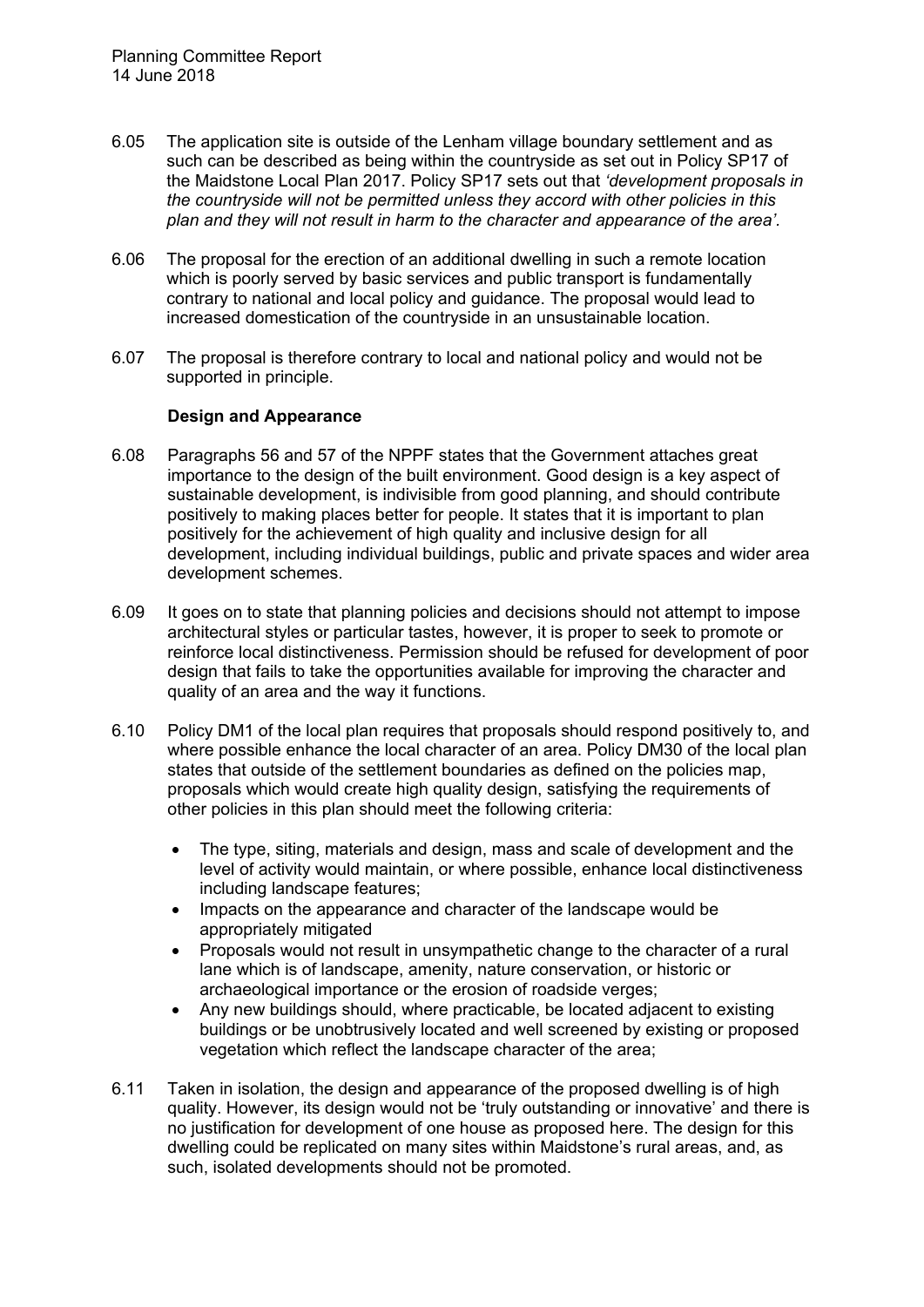6.12 Whilst the design of the dwelling is acceptable in terms of its architectural merit, this would not outweigh the harm which would arise from the loss of an open site in the countryside thereby harming the character and appearance of the area.

#### **Sustainable Development**

6.13 Paragraph 7 of the NPPF sets out the three dimensions to sustainable development, these being the economic, social and environmental roles. Paragraph 14 sets out that at the heart of the NPPF is the presumption in favour of sustainable development and for decision making this means approving development proposals that accord with the development plan without delay, unless material considerations indicate otherwise. Paragraph 55 of the NPPF sets out that *'To promote sustainable development in rural areas, housing should be located where it will enhance or maintain vitality of rural communities.'*

#### *Economic Role*

6.14 The proposal is for the provision of a single dwelling. If granted planning permission the development would create jobs during the construction phase and the new dwelling could support local businesses, however the economic role that a new dwelling would play in this location would be limited.

### *Social role and Environmental role*

- 6.15 The NPPF sets out that that role should support strong, vibrant and healthy communities by providing the supply of housing required to meet the needs of present and future generations, and by creating a high quality built environment, with accessible local services that reflect the community's needs.
- 6.16 The environmental role as set out in the NPPF states that the planning system should *'contribute to protecting and enhancing our natural, built and historic environment',* overlapping somewhat with the social role.
- 6.17 The Council can demonstrate a 5 year housing land supply and as such there is no overriding need to identify additional housing sites and although windfall development would contribute to the overall supply, such development should be focussed on sites where the local plan supports such proposals.
- 6.18 The social and environmental role requires the creation of a high quality built environment. Policy SP17 of the local plan sets out the criteria for assessing development within the countryside which includes that proposals will not be permitted unless they accord with other policies in the plan and will not result in harm to the character and appearance of the area. Policy DM30 sets out that '*The type, siting, materials and design, mass and scale of development…would maintain, or where possible, enhance local distinctiveness including landscape features.'* and that '*any new buildings should, where practicable, be located adjacent to existing buildings or be unobtrusively located and well screened by existing or proposed vegetation which reflects the landscape character of the area.'*
- 6.19 Policy DM12 of the local plan sets out:

*'All new housing will be developed at a density that is consistent with achieving good design and does not compromise the distinctive character of the area in which it is situated.'*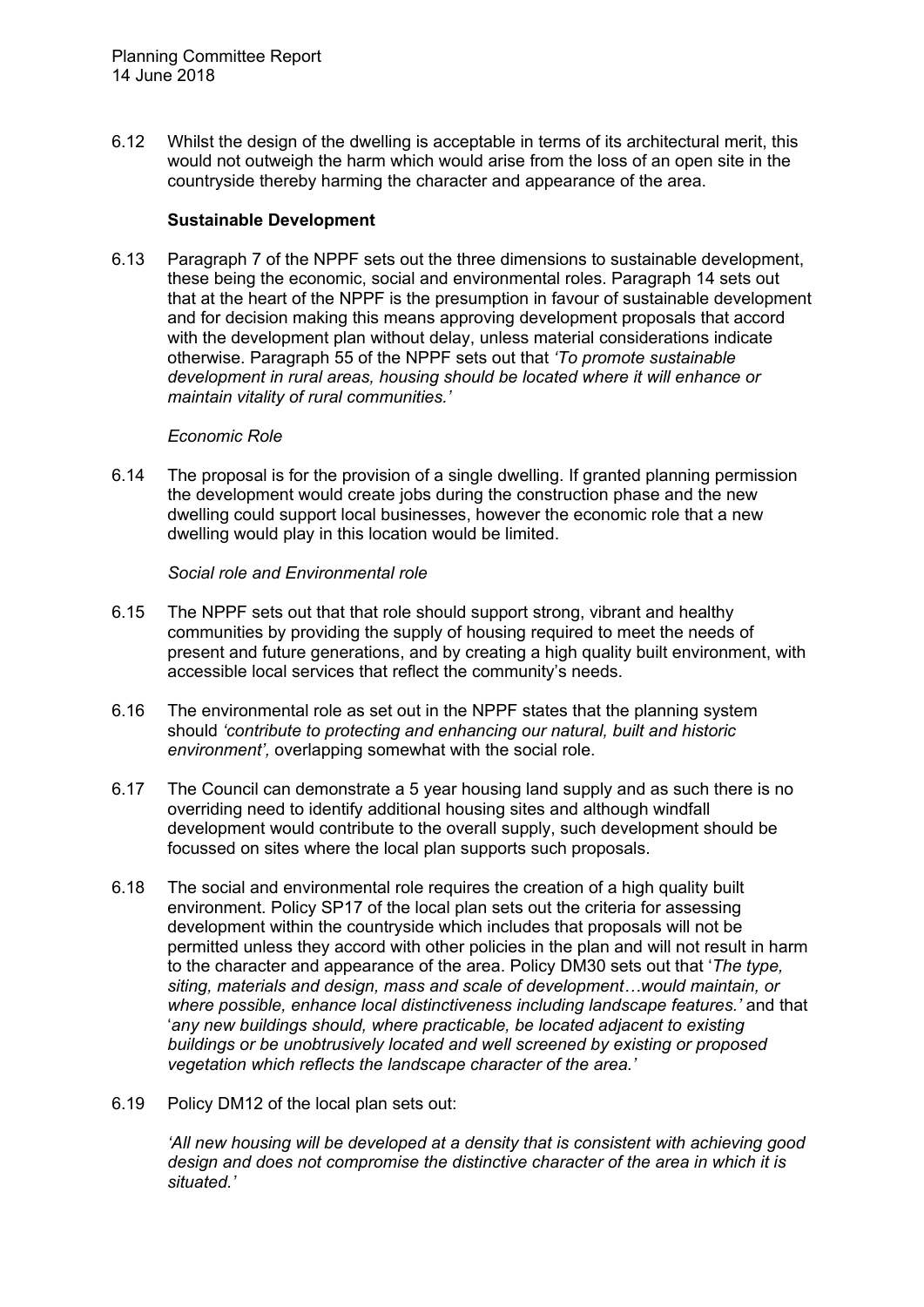6.20 Policy DM1 of the local plan sets out amongst other criteria:

*'Respond positively to and where possible enhance, the local….character of the area. Particular regard will be paid to scale, height, materials, detailing, mass, bulk, articulation and vernacular materials where appropriate.'*

- 6.21 The prevailing character of the area is of detached dwellings with large areas of open space between these dwellings. The development of this site would remove a large area of the currently open piece of land between 'The Bungalow and 'Mulberry Place' and along with the domestic paraphernalia into this undeveloped green area would encroach into countryside and urbanise the site. The intensification of built development and the resultant loss of openness would not respect the existing pattern of development but would be detrimental to the character of the countryside in this location.
- 6.22 Indicative landscaping is shown to the south and west of the application site which if permission were granted full details of the landscaping could be secured by planning condition. However, it is not considered that this landscaping overrides the fundamental policy objection to this development. The granting of planning permission in such an unsustainable location cannot be justified and the proposal would not accord with the environmental dimension of sustainable development.

### **Accessibility of the site and Highway matters**

- 6.23 Policy DM1 of the local plan states that proposals should safely accommodate the vehicular and pedestrian movement generated by the proposal on the local highway network and through the site access, and provide adequate vehicular and cycle parking to meet adopted council standards.
- 6.24 Local plan policy DM23 states that car parking standards for residential development will:

i. Take into account the type, size and mix of dwellings and the need for visitor parking; and

ii. Secure an efficient and attractive layout of development whilst ensuring that appropriate provision for vehicle parking is integrated within it.

- 6.25 The proposal shows parking provision for four car parking spaces and proposes that the driveway will be a paved wheelchair friendly driveway. Policy DM23 and Appendix B of the local plan requires that within a rural setting, dwellings of four bedrooms provide 2 independently accessible car parking spaces per unit. The parking provision for the proposal is in line with the policy requirements.
- 6.26 The village of Lenham has a good range of services and the village is considered a sustainable settlement. However its services and facilities are concentrated within the built up area at least 3km from the site (as the crow flies). The nearest bus stop is 2.7km away. The route from the application site along Rose Lane and Forstal Road is unlit, narrow and does not have a footway. Given the isolated location of the dwelling, occupiers would inevitably have a high reliance on private vehicles and the site cannot be considered sustainably accessible.

*Overall*

6.27 It is not considered that the proposed development would fulfil the social or environmental role of sustainable development and meet national or local planning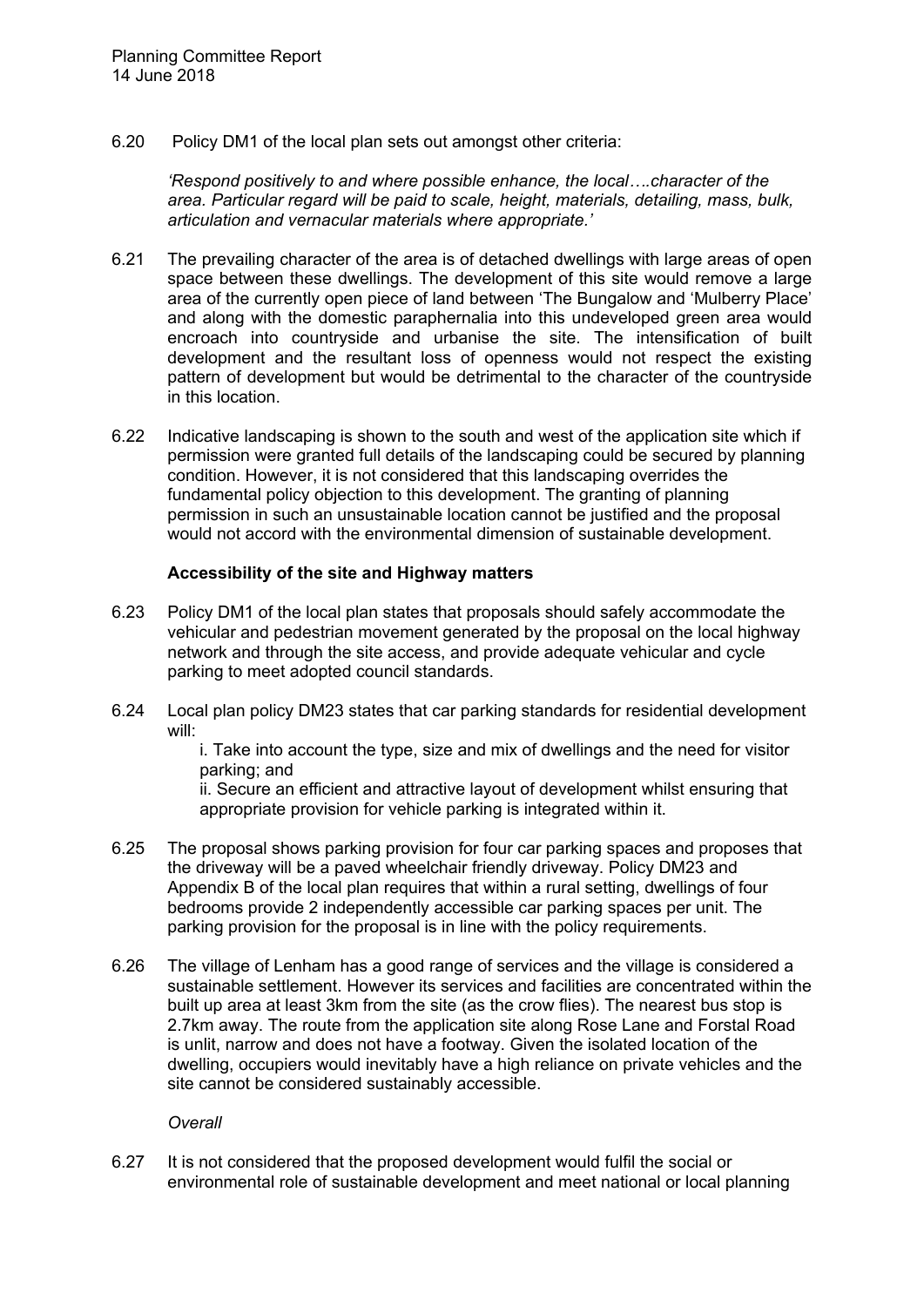policies which seek to promote high quality development and maintaining/enhancing the character of the local area, promoting distinctiveness.

### **Residential Amenity**

- 6.28 The potential new dwelling would be located approximately 21m to the west of 'The Bungalow'. The main house and that of the application property are both single storey and due to the scale of the proposed dwelling and the separation distance I would not consider the proposal to have a detrimental impact on the private amenity of the neighbour.
- 6.29 Additionally, whilst there would be an increase in the quantity of traffic along the access road, it is not considered this would amount to an unacceptable level of noise and disturbance.

## **Ecology**

6.30 The application site appears to be managed grass land and it is considered that there would be no reasonable likelihood of protected species being present on the site and affected by the proposals as a result of the management of the land (which has meant that the grass has been consistently mown). Should members be minded to approve the application a condition requiring ecological enhancements within the site could be sought.

### **Other Matters**

- 6.31 Personal circumstances have been put forward by the applicant within the supporting Design, Access and Planning Statement which sets out that the proposal would provide a new dwelling which would be of disabled friendly design for one of the family members and would allow the applicant to maintain an interest in the family run business adjacent to 'The Bungalow'. Government policy in the NPPF states that plans should be made in accordance to provide a mix of housing that can cater for the different needs of the community including older and disabled people.
- 6.32 Whilst weight is given to the personal circumstances of the family, greater weight is given to the fact that the dwelling would be a permeant addition in an unsustainable location which would cause harm to the countryside hereabouts. In addition, Government advice within the NPPF supports the re-use of redundant farm buildings above new isolated dwellings in the countryside.
- 6.33 Policy DM30 Criterion iv. outlines that within the countryside where new development is proposed, there should be no existing building or structure suitable for conversion or re-use to provide the required facilities. In addition to the harm to the countryside from the proposal, the fall back position for the applicant should planning permission be refused, is that prior approval has been given for two new residential dwellings through the conversion of the two barns within the applicants land ownership.

# **7.0 CONCLUSION**

7.01 The site is outside of any settlement as defined by the Maidstone Borough Local Plan 2017 and would result in an isolated dwelling in the countryside that would result in